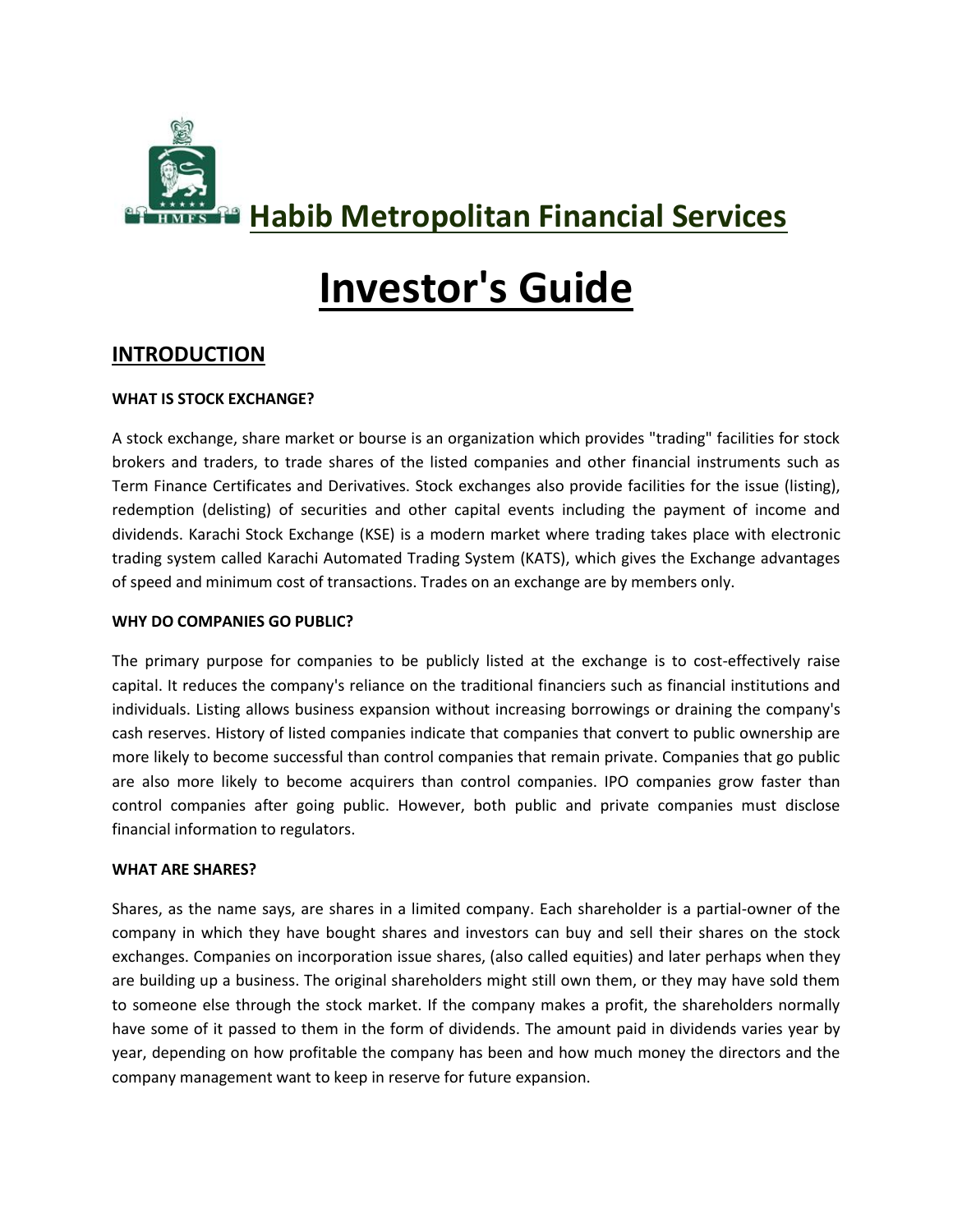There are different ways in which you can participate in the stock market:

1. Directly: by buying and selling shares;

2. Indirectly: through a collective vehicle, in which shares are grouped together, such as a mutual fund or Exchange Traded Funds (ETFs).

#### **THE INITIAL OFFERING OF STOCKS (IPO):**

The initial offering of stocks and bonds to investors is by definition done in the primary market (IPO) and subsequent trading is done in the secondary market. Initial Public Offering (IPO) is the initial sale by a company of shares of its stock to the public in the financial market.

#### **BOOK BULIDING PROCESS FOR NEW COMPANIES:**

Book Building is the process of price discovery and pricing a new share issue. The process by which an underwriter attempts to determine, at what price to offer an IPO based on demand from institutional investors for its efficient price discovery based on actual supply and demand by informed investors.

## **REGULATING THE STOCK MARKET**

#### **HOW DOES KSE REGULATE TRADING ACTIVITIES?**

The regulatory authority for the securities market and corporate sector in Pakistan is the Securities and Exchange Commission of Pakistan (SECP). The SECP administers the compliance of the corporate laws in the country and is run by commissioners under a chairman.

The Securities and Exchange Commission of Pakistan, is an autonomous regulatory authority, and at the same time provides an accountability mechanism through establishment of a Securities and Exchange Policy Board. All policy decisions are made by the board on the recommendations of the commission and the board is directly answerable to the Parliament.

#### **THE REGULATORY INFRASTRUCTURE OF KARACHI STOCK EXCHANGE**

Trading Rights Entitlement Certificate Holders (TREC Holders) of the stock exchanges and trading at the Exchange are also subject to the discipline of self-regulation under KSE Rule Book of the Stock Exchanges.

Trading activities are being monitored through the surveillance terminal to ascertain that, there are no illegal postings and dealings made in any of the issues listed in the Exchange. Through the Compliance and Surveillance Group, compliance of TREC Holders with applicable regulatory framework is monitored.

## **MARKET AND IT'S WORKING**

#### **WHAT ARE THE MEASURES OF MARKET PERFORMANCE?**

There are four indicators of market performance: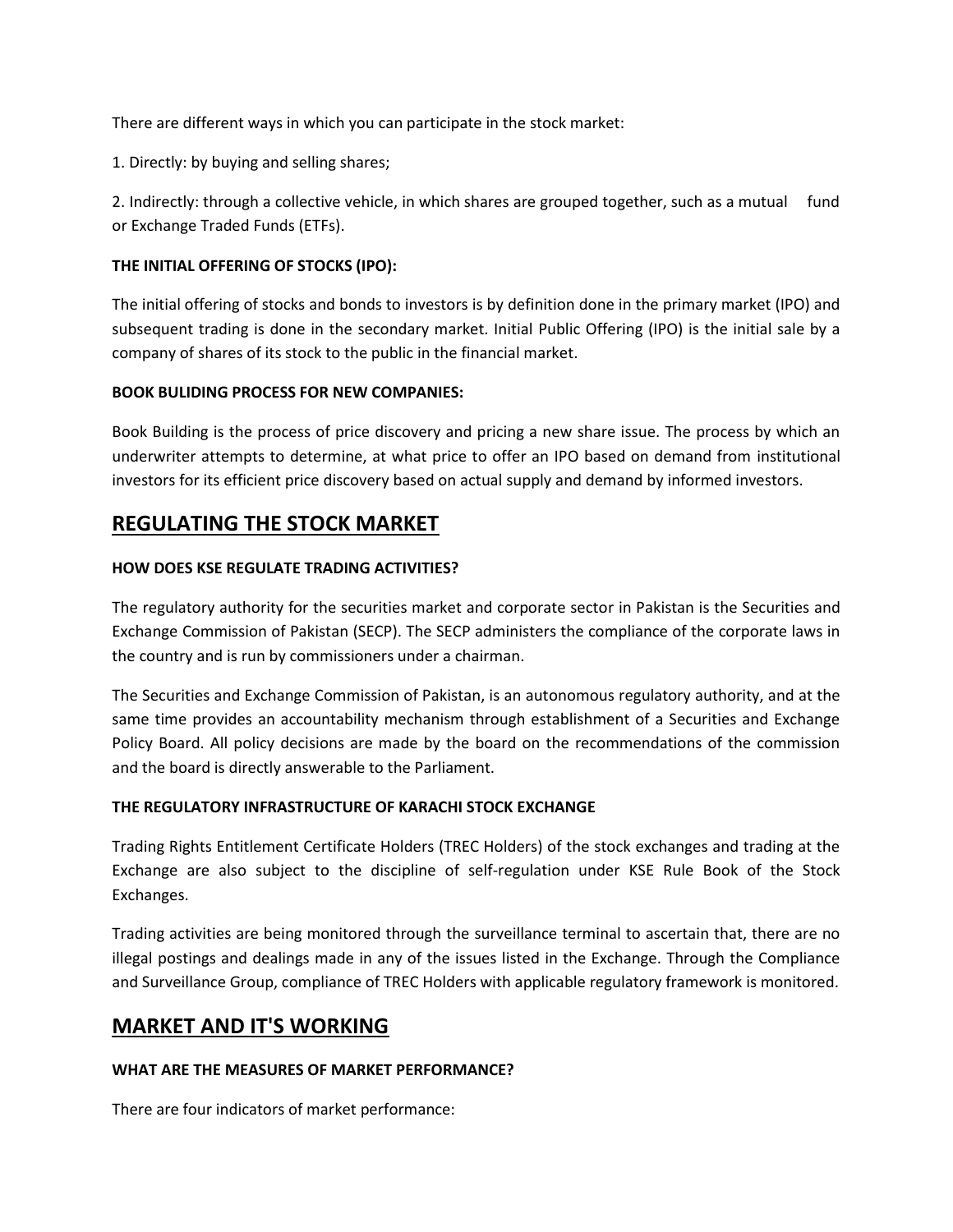- Market Capitalization
- Value Turnover
- Traded Volume
- Composite Index

#### **WHAT INFLUENCES MARKET MOVEMENTS?**

General investors' sentiment indicates the direction of the market movement. However, the over-all market sentiment is influenced by a number of factors - economic, political, fiscal, etc.

#### **HOW DO OTHER ECONOMIC INDICATORS AFFECT THE MARKET?**

Interest rates, foreign exchange, inflation, growth rates - these are some other economic indicators, which affect the performance of the Stock Market. Favorable growth and inflation rates, as well as stabilized interest rates and foreign exchange, are good news for the stock market. They usually give a boost to the market performance as these indicate sound economic status. Soaring interest rates, on the other hand, usually push investors from the stock market to some interest-bearing investments, as they offer better returns than stock investing.

#### **WHAT ARE STOCK MARKET INDICES? HOW DO THEY WORK?**

#### **KSE INDEX:**

The Karachi Stock Exchange KSE-100 Index is the bench mark for our market, it comprises of the top companies from each of the 34 sectors on the KSE, in terms of market capitalization. The rest of the companies are picked on market capitalization ranking, without any consideration for the sector to make a sample of 100 common stocks with base value of 1,000 in late 1991. There are two other indices; KSE-30 Index, which is based on free float capitalization of top 30 companies and KSE all shares Index which is based on full market capitalization of all listed companies at the Exchange.

An index, a composite figure, becomes a benchmark index when you choose it as the standard against which to measure your own portfolio's performance over time. Many investors like to keep track of how companies are performing in general. When a company's share price moves up or down, it shows, whether it is perceived to be lucrative by the investors.

Movements in share prices are measured by various indices. These provide a benchmark against which you can compare the performance of your shareholdings.

The most quoted index is the KSE-100. It comprises of the 100 largest companies on the Stock Exchange and is updated minute by minute during trading hours. The index reflecting all the companies on the Stock Exchange is the KSE-All Share Index and the KSE-30 Index comprises of top 30 companies.

Various investment companies have made their own indices to keep track of the performance of their portfolios. There are three major types of indices calculated to help private investors track the performance of their investment portfolios: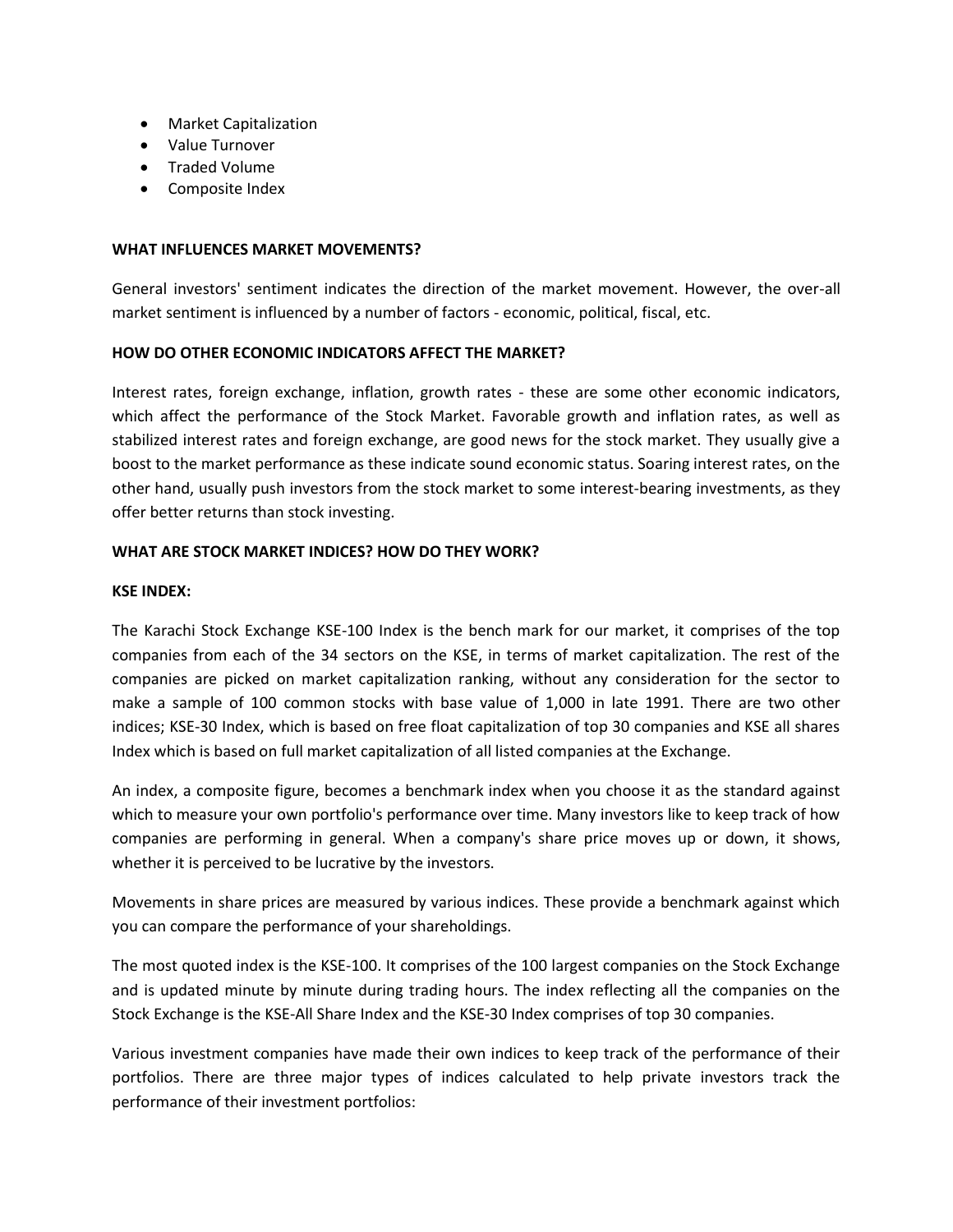The Income Portfolio represents the performance of a portfolio designed to provide a regular flow of income.

The Growth Portfolio is for the investor seeking capital growth in his or her portfolio.

The Balanced Portfolio represents a balanced portfolio providing both capital and income.

The indices are made up of three broad types of asset: Pakistani equities, foreign equities, bonds and PIBs.

## **GENERAL INFORMATION**

The KSE website **[http://www.kse.com.pk](http://www.kse.com.pk/)** includes a wide range of information about investing, including information on various market data and Rules & Regulations of the Exchange.

#### **WHY SHOULD I INVEST IN SHARES?**

Almost everyone worldwide has an interest in shares, whether they realize it or not. Millions of people around the world own shares directly. However, many millions more have an indirect stake in the stock market through pension schemes, life insurance policies, NIT units, and other mutual funds. All of these, invest in shares traded on the stock market.

Today, increasing number of people own shares around the world, while many more invest in pension schemes, have an insurance policy, National Saving Schemes (NSS) or another form of collective savings invested in shares traded in stock markets.

However, investing in shares is different from saving in a bank or National Saving Scheme. There is more risk - but there is the opportunity for better reward over the longer term. With deposit accounts, you earn interest on your capital. When you take your cash back, you get back exactly the same amount that you first deposited (plus the interest it has earned). With shares, you may receive dividends but when you sell those shares, you might get back more than you bought them for, which is your reward for taking a risk.

Nevertheless, because shares can go up as well as down in value, it is important to understand that taking a risk means you might get back lesser than you had invested initially. You can minimize your risk by investing in different shares or a collective fund. There is, however, the possibility of greater rewards. Funds invested in equities in the long term (five or more years) have outperformed regular saving accounts.

You should remember that saving through the stock market should be seen as a long-term investment. Historically, money invested in shares over the long term (ten or more years) has almost always outperformed regular saving accounts.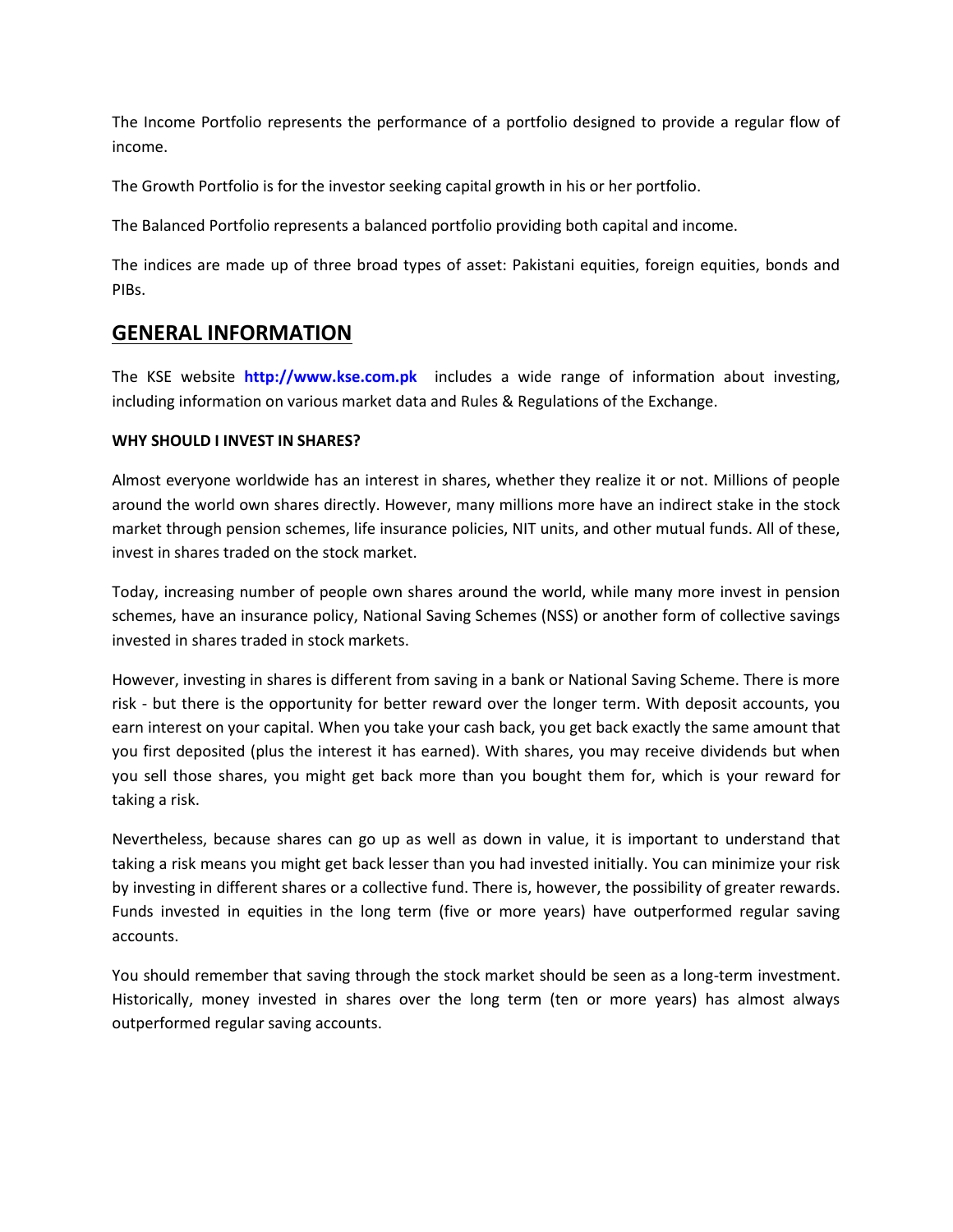Before investing in stocks and shares, you should understand your own financial position and what you hope to achieve with your investments. Your regular financial obligations should be protected and preparation should be made for unexpected expenses.

Having done this, you are ready to consider investing the surplus in stocks and shares. The three main rationales for owning shares are summarized below:

a. Ownership in a Company - when an individual invests in the stock market, he automatically becomes a shareholder of that company. As a stockholder, he is entitled to the following benefits: 1) voting rights; 2) dividends to be declared by the corporation and 3) share of the remaining assets of the company if it is to be liquidated.

b. Liquidity of Funds - a stock market investor has easier access to funds. Compared to banks, which have a high minimum balance requirement for deposits and credit, as an individual, you can start an investment with very low capital, and can expect high yields for your initial investment. You can always cash in or out your funds anytime, during trading hours, through your broker.

c. Make Money - investors in the stock market make money through dividends and capital appreciation. When a listed company declares dividends, it increases the shareholders' investing power. An investor who buys into the company at a low market price and sells it at a higher price will gain capital appreciation.

#### **WHAT ARE THE RISKS OF INVESTING IN STOCKS?**

While it is true, that stock investment is the most volatile of all securities, investors might well recall the fact that uncertainty is a permanent feature of any investing perspective. This means that risk is always a part of any investment. A better attitude would be to limit and manage your risk. A maximum level of gain or loss should be set, and calculated decisions should be made when this level is reached.

#### **WHAT IS THE MINIMUM AMOUNT OF INITIAL INVESTMENT?**

Some brokers may require a minimum initial investment to open an account depending on their requirement or may charge or waive other fees depending on the amount you initially invest.

If you are just getting started with a small investment, look for an investment firm that would not penalize you based on the size of your investment.

The minimum amount of money needed to invest in the stock market depends on the minimum number of shares to be traded for the stock. The minimum shares will be determined by the prevailing market price of a particular stock, as each stock, the minimum number of shares to be traded is fixed, called the market-lot, which depends on the price range of the stock.

The market lot is calculated biannually by NCCPL, keeping the lot size to 500-shares for scrip which are priced less than Rs. 50 and lot size of 100-shares for scrip priced above Rs. 50

#### **HOW CAN I BUY AND SELL SHARES?**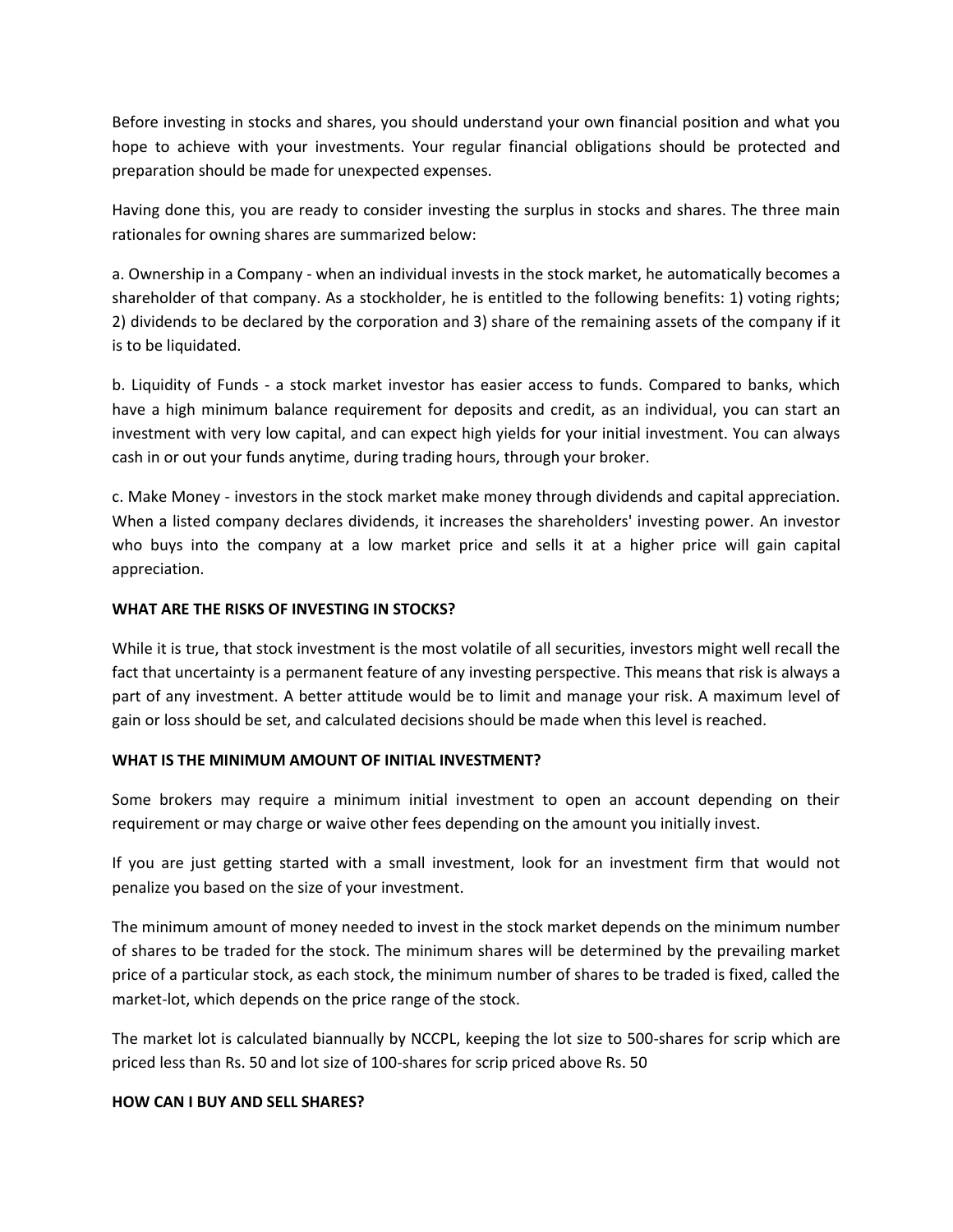You can buy shares when a company first comes to market - that is at flotation or privatization; or you can buy them through the stock market once they are in circulation and being traded.

Companies which are about to issue shares often advertise in a daily newspaper. If you decide to buy these shares, you can seek more information from the company's website or you can fill up the application form at the affiliated bank or ask the company for a prospectus. Fill out the application form and submit it with your pay order, at the bank. There is nothing more to pay. Alternatively, you can go to a stockbroker who will buy them for you.

Most share dealings take place in what is called the secondary market. This is where existing shareholders sell and new investors buy.

Today, buying shares is easy. You can buy and sell shares by making contact with a stockbroker, bank or investment adviser, either in person or over the internet or telephone.

#### **HOW CAN I DECIDE WHICH SHARES TO BUY?**

1) A stockbroker carries out buying and selling on his propriety accounts and on behalf of his clients as individuals cannot deal for themselves in the market. A list of stockbrokers is available from the Stock

Exchange on KSE website www.kse.com.pk. Stockbrokers offer a variety of services but if you know exactly what you want, simply call the broker for an 'execution only' service and ask them to buy the shares of your choice. KSE offers three market segments

a) Cash market based on two day clearing and settlement

b) Continuous Funding system (CFS) MKII where cash market's net purchases can be carried over for another 22 working days

c) Deliverable Future Contracts allow investors to purchase or sale on a forward contract basis clearing and settlement of these contract takes place on last Friday of the months and new contract starts on the following Monday Cash settled Future Contract where contract is for 90 days, but investor has a choice to enter into any of the three contracts that are always open for end of the month expiry based of cash settlement with under line cash market price of the scrip.

2) After having instructed your broker to buy shares, the broker will draw up contract notes, which typically are sent to your address or mobile phone number within next 24 hours. This will show details of the transaction carried out on your behalf.

3) You must send payment for your shares immediately upon receiving your contract note. In June 2007 the Stock Exchange adopted a two-day settlement system called T+2 system, under which transactions are due for settlement 2 working days after dealing.

4) Upon receipt of payment, the purchased shares are transferred in your name in your Central Depository Company (CDC) account electronically. You are now the proud owner of a portfolio.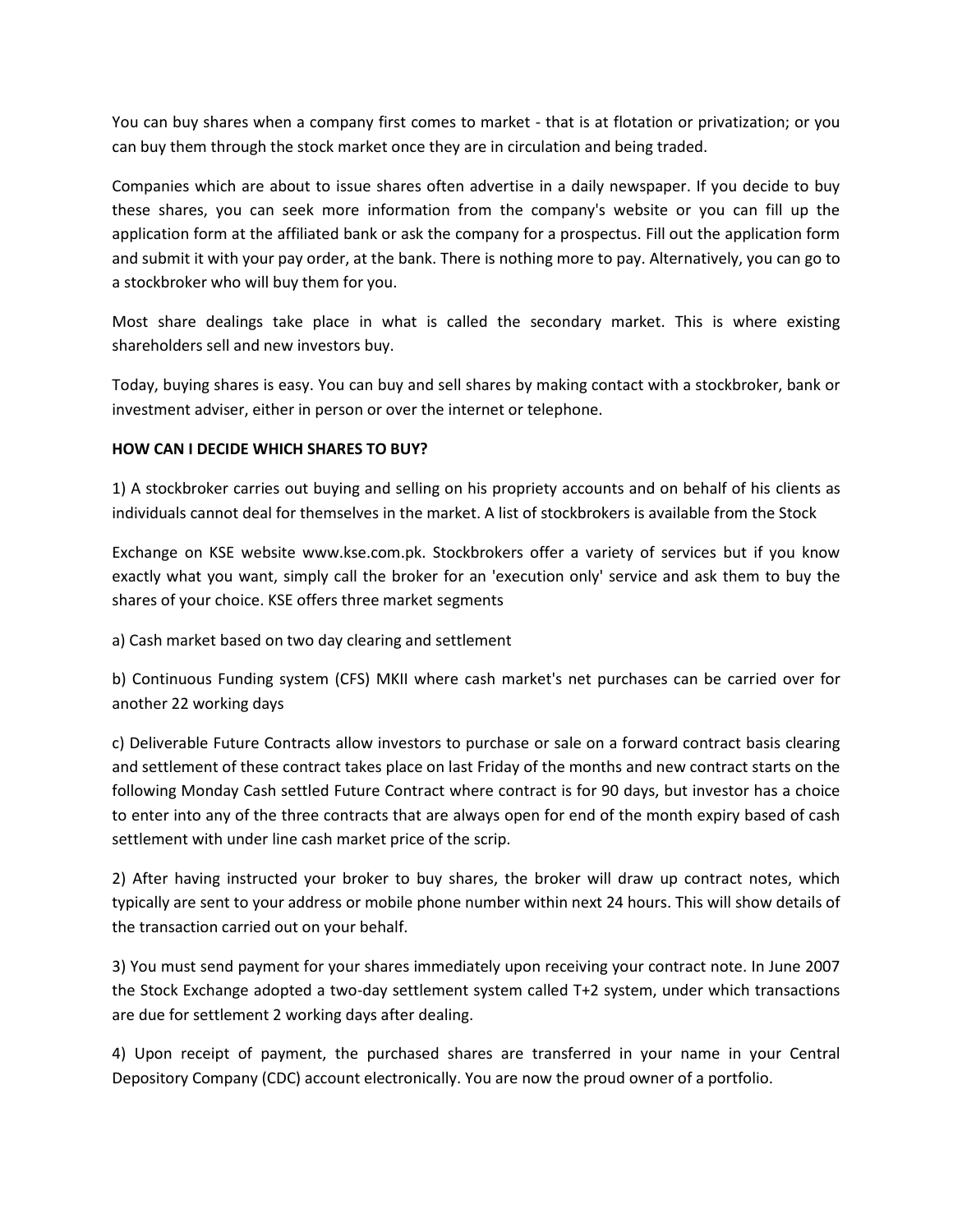5) At this stage you can sell your shares if you wish. You are now entitled to attend the company's Annual

General Meeting (AGM). Talk to the other shareholders, especially representatives from the institutional investors. Just one sizeable disinvestment could make all the difference to the outcome of your overall operation.

A stockbroker or financial adviser can help you choose which shares to buy, and advice on the best time to sell.

#### **You will need to decide:**

- Will I need the money soon?
- On the other hand, can I leave my money to grow over a number of years?
- Alternatively, Do I want a combination of both?
- How much money can I afford to invest?
- Will I spread this over a small number of shares, or a larger number?
- Do I want to invest directly in shares?
- Do I want shares in blue chip companies, medium-sized companies or new, small companies (which can be less secure)?
- On the other hand, do I want the relatively safe government backed investment schemes available through National Saving System (NSS), or Pakistan Investment Bonds (PIBs)?
- Am I interested in indirect ways of investing, through closed end Mutual Funds or through Term Finance Certificates available at the Stock Exchange?
- HOW CAN I FIND A STOCKBROKER?

Stockbrokers today have a range of services tailored for the needs of the growing numbers of small shareholders. Some operate from the Stock Exchange Building, some from Queens Road and other similar locations around the city, and some only by telephone. Most large banks offer share-dealing services as well.

Before choosing a stockbroker, contact several of them and ask how much they will charge. They expect you to compare their fees with those of other brokers.

An individual investor should choose a retail broker, preferably one that meets his requirements in terms of services needed. When he lacks the time to analyze individual companies and stocks, then a full service broker is recommended. In choosing a broker, the investor should see to it that the broker is a member of good standing at the Karachi Stock Exchange. It is important that the investor should trust his broker and that he is satisfied by the services it is giving him, such as market reports, quality of advice regarding stock selection and timing of purchases and sales, quality of trade executions, on-time delivery of important documents and other services.

#### **There are three levels of service you can take:**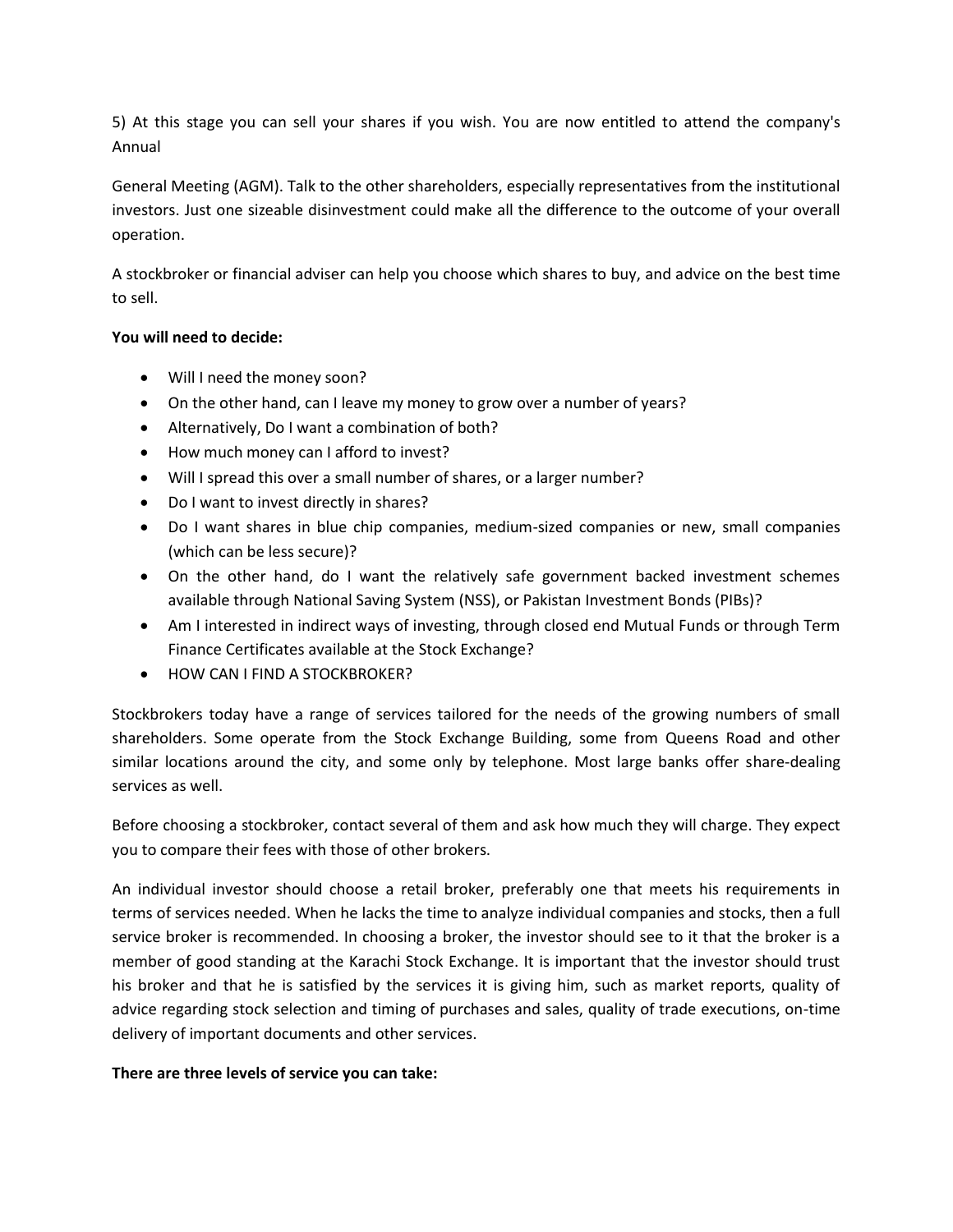#### **DEALING OR EXECUTION ONLY:**

You simply call the broker and instruct them to buy or sell the shares you want. They carry out your instructions, but will not give you any advice on your decision. You can always take advice from any other properly qualified financial adviser.

#### **ADVISORY:**

With this service you will get the benefit of the broker's expert advice. They will discuss with you their views on various companies and recommend whether you should buy, sell or keep hold of your shares. Make sure you feel comfortable with and understand what your broker is saying to you.

#### **DISCRETIONARY:**

The broker will take all the buying and selling decisions, contact you regularly to keep you informed, and tell you how much your portfolio is worth.

#### **You can get a list of stockbrokers from:**

- 1. The Member's Info section of the Karachi Stock Exchange ( [www.kse.com.pk](http://www.kse.com.pk/) )
- 2. By telephoning the Karachi Stock Exchange on **(+21) 111-00-11-22**
- 3. By checking with the local branch of your bank or Investment Company.

#### **A. WHEN YOU BUY**

Once you instruct your broker to buy shares, he/she buys the shares for you at the best price available at the time. By the end of day's trading, you will receive a confirmation-note. This shows the details of the transaction. Your broker will indicate when he/she needs to have your money to pay for the shares.

#### **B. WHEN YOU SELL**

Immediately you give your broker an order to sell, he/she again negotiates the best possible price. By the end of day's trading, you receive a contract note confirming the deal. If you hold the share certificate, you must send this to your broker in accordance with his/her instructions. If your shares are held in Central Depository Company (CDC), you will not have a share certificate to worry about.

#### **HOW DO I SAFE KEEP THE ACQUIRED SHARES?**

Once you have bought your shares, there are two ways to hold them: as a certificate or electronically (via CDC account). Your stockbroker can advise which option depending on individual company's shares.

Traditionally shares have been held in paper form, known as certificates. A share certificate is a piece of paper that is evidence that you are the owner of the shares. Your name will appear on the company's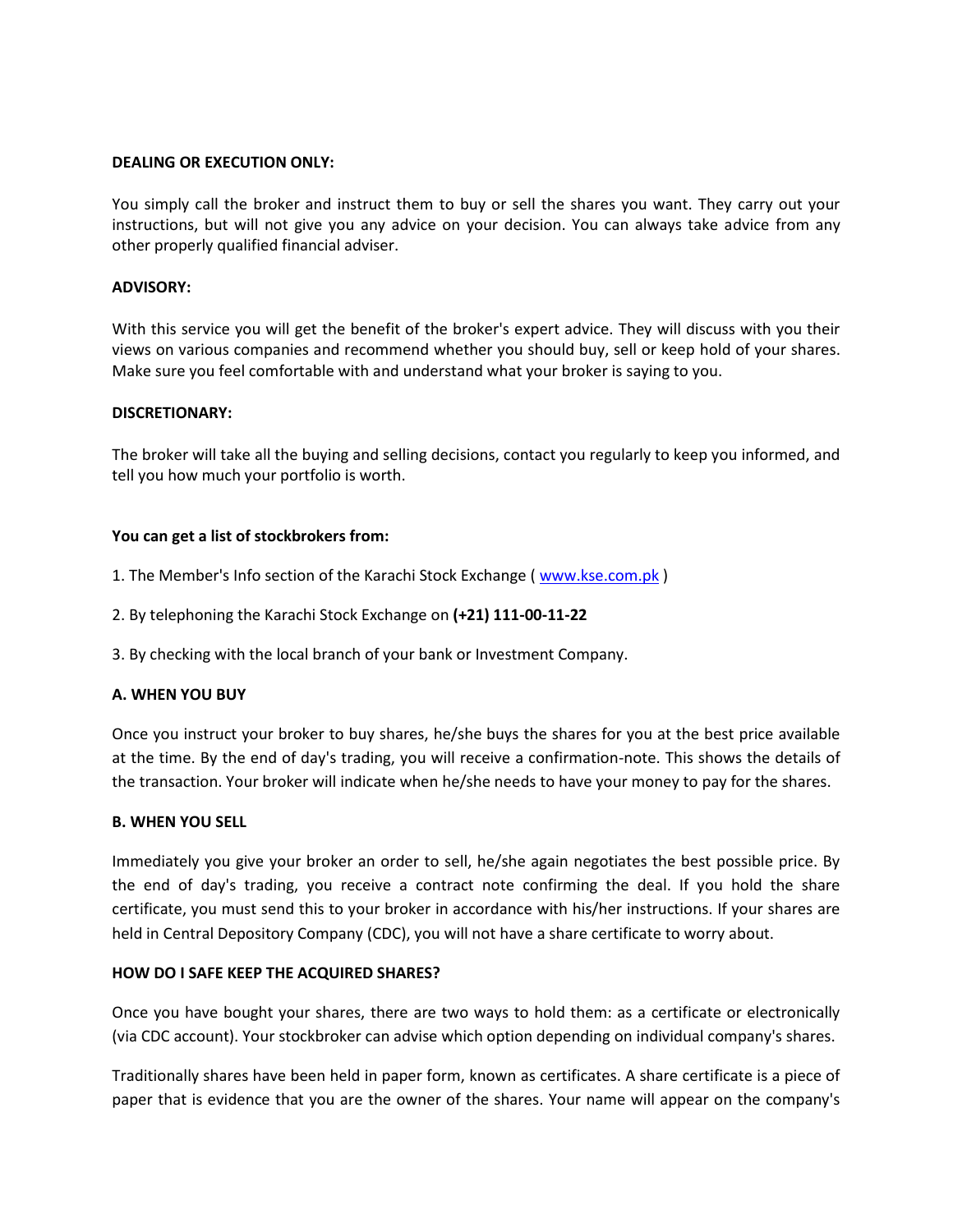share register and this entitles you to receive directly all the benefit of share ownership including dividends, the right to vote at a company's annual meeting and to receive company reports twice a year.

If you decide to sell your shares you will normally need to deliver the certificate to the broker in time for the transaction to be completed.

Today you can choose to hold your shares as an electronic record, receiving a statement from time to time. This is similar to your bank statement, which shows your cash balance as held by the bank.

If you choose to hold your shares electronically they are placed in a nominee account with the Central Depository Company (CDC). These accounts are often run by stockbrokers who administer the shareholding on your behalf. You do not have a certificate to keep safe or deliver to your broker in time for the transaction to be completed. You remain the real owner of the shares and you shall receive the dividends, even though the shares are registered in the name of the nominee.

Your company also provides you with copies of the company reports and with the right to vote at general meetings.

When you have bought or sold the shares, your transaction is completed (or settled) electronically through a service known as National Clearing & Settlement System (NCSS). This system links banks, stockbrokers and Central Depository Company (CDC).

#### **HOW MUCH DOES IT COST TO BUY SHARES?**

Costs of trading in stocks vary according to the level of service you get from your broker. You should select the service that meets your needs. Execution-only will generally be the cheapest service. You will pay more for research base advice. The most important figure to ask your broker is about the minimum commission you will be charged. You should also ask whether there are any other charges for their services. Ask if there are any ongoing costs, other than dealing commission, each time you buy or sell.

You should note that you will pay a tax, known as CVT, when you buy shares but not when you sell. This is currently 0.002% percent of the price of the shares.

The way you choose to hold your shares will also vary in cost. If you decide to hold a certificate, there may be an additional charge as it will be necessary to transfer it to you or the new owner.

#### **HOW CAN I KEEP TRACK OF MY SHARES?**

Once you have bought shares, you can put them away for a long term or short term, you can keep an eye on how the price is moving. Details of share prices are published in most national newspapers every day. The daily price is also available on our website [www.kse.com.pk](http://www.kse.com.pk/)

The newspapers' financial pages will comment on companies that are in the news - perhaps because they have published their profit figures, or they are subject to a takeover bid, or they have opened a new factory.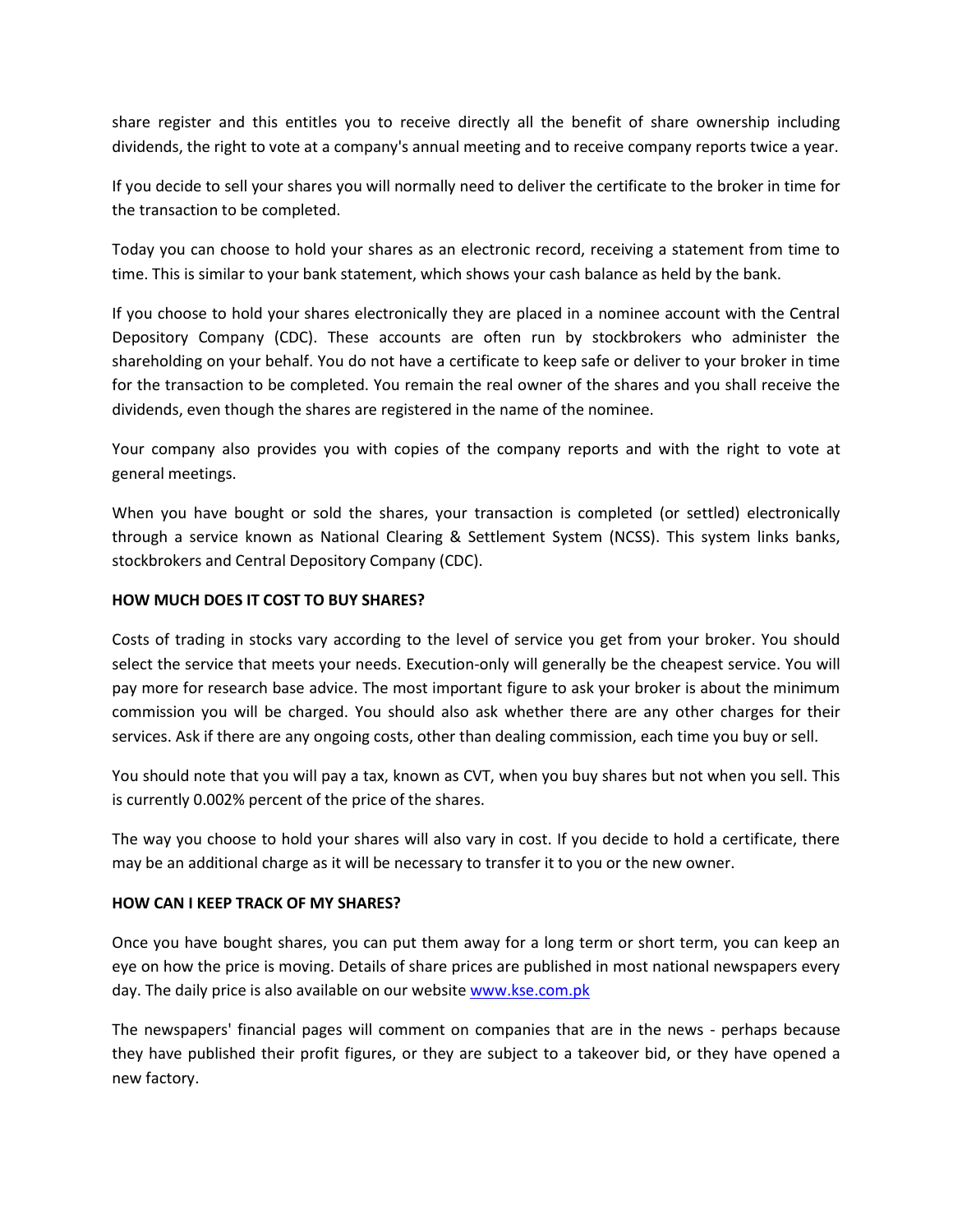Every piece of information about your company helps you build a clear picture of how it is doing and is expected to do. In addition, there are several specialist magazines to assist private investors. As a shareholder, and therefore part owner, of a business, you can contact the company if you want further information. Alternatively, your stockbroker might keep you informed through a regular newsletter.

#### **HOW ARE SETTLEMENT AND CLEARING DONE?**

Clearing and settlement of all stock exchange transactions are provided by National Clearing Company (NCCPL), which acts as go between for KSE and Central Depository Company (CDC) which is the share depository company. Shares move between share-accounts held by the different participant-brokers of the Central Depository Company (CDC).

Stock market transactions are settled on the second day after the trade. Transfers are based on trades done at KSE. Shares are transferred on settlement date (T+2) to the buyer, and the buyer pays the seller through the clearing banks within the same settlement period. This means that transactions done on Monday must be settled by Wednesday. Settlements of accounts are done in the clearing house through National Clearing & Settlement System (NCSS), which is a fully automated electronic settlement system. Visit NCCPL website for further details regarding clearing and settlement, www.nccpl.com.pk.

#### **WHAT IS THE CENTRAL DEPOSITORY COMPANY (CDC)/CENTRAL DEPOSITORY SYSTEM (CDS)?**

The CDC is a company that operates an electronic share register called the Central Depositary System (CDS). The CDS eliminates the need for physical movement of share certificates. CDC electronically manages book entry system for custody and transfer of securities. CDS was introduced to replace the manual system of physical handling and settlement of shares at the stock exchange and is managed by the Central Depository Company (CDC), which is incorporated under the Central Depositories Act 1997. Investors can open their accounts directly with CDC called Investor Accounts or open sub accounts with a brokerage firm. It has also solved investor problems related to stock handling on the settlement date, registration of shares, and exercise of corporate action benefits. Visit CDC website for further details regarding shares safe keeping. ( [www.cdcpakistan.com](http://www.cdcpakistan.com/) ).

## **TAXES AND LEGAL ASPECTS**

#### **INCOME TAX**

When you receive your dividend cheque, income tax has already been deducted by the company at basic rate. Basic-rate taxpayers have nothing more to pay.

Higher-rate taxpayers have to pay the difference between basic and higher rate at the end of the tax year.

Non-taxpayers can reclaim the tax deducted through their local tax office.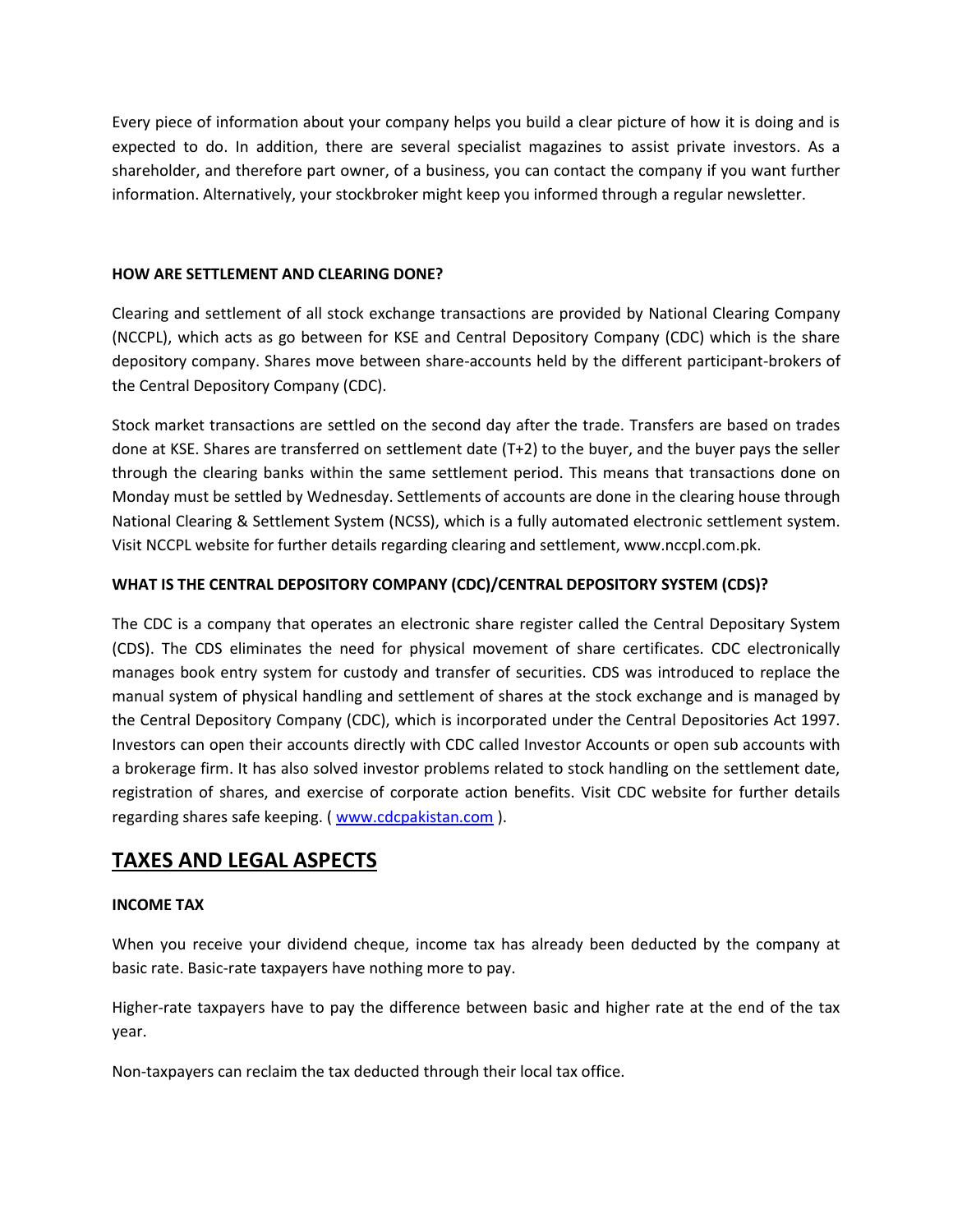#### **CAPITAL GAIN TAX**

You make a capital gain when you sell shares at a higher price than you are paid. If you sell at a lower price, you make a loss.

Tax is a very complex subject - you should always speak to a properly qualified tax adviser to make sure you have a complete picture of the tax rules.

#### **WHO IS INELIGIBLE TO OPEN A TRADING ACCOUNTED?**

Upon discovering that an investor fits any of the descriptions below, the stockbroker should refuse to accept his or her application to open an account, or refuse to take orders from such customer to buy, sell or subscribe securities:

Minors who do not have the authorization of their legal guardian

Personnel or employees of the authorities in charge of securities matters and regulators

Person is declared bankrupt and rights have not been reinstated

A person's opening an account that cannot supply proof of his identity

Securities dealer who have not been approved by the competent authority.

#### **DISPUTE RESOLUTIONS:**

#### **HOW DOES THE CLIENT KNOW IF HE/SHE HAS A CASE AGAINST STOCK EXCHANGE MEMBER?**

Just because the client has lost money while dealing in securities doesn't mean that he/she has a case against the member. The financial markets have always gone through periodic down turns and upturns and these fluctuations are not always the fault of member. However, it is the responsibility of a member to invest money according to the client's instructions. There are certain malpractices against which a client can lodge a complaint such as:

- Unauthorized trading (Sale/Purchase)
- Unauthorized transfer/movement of shares
- Non-supply of statements of account
- Non-supply of trade confirmations within 24 hours
- Overcharged commission
- Failure to execute investors' instructions/orders
- Suspension of payment
- Non-Delivery of securities.

#### **WHAT ARE THE DIFFERENT WAYS TO HANDLE A PROBLEM WITH STOCK EXCHANGE MEMBER?**

#### **1. AMICABLE SETTLEMENT:**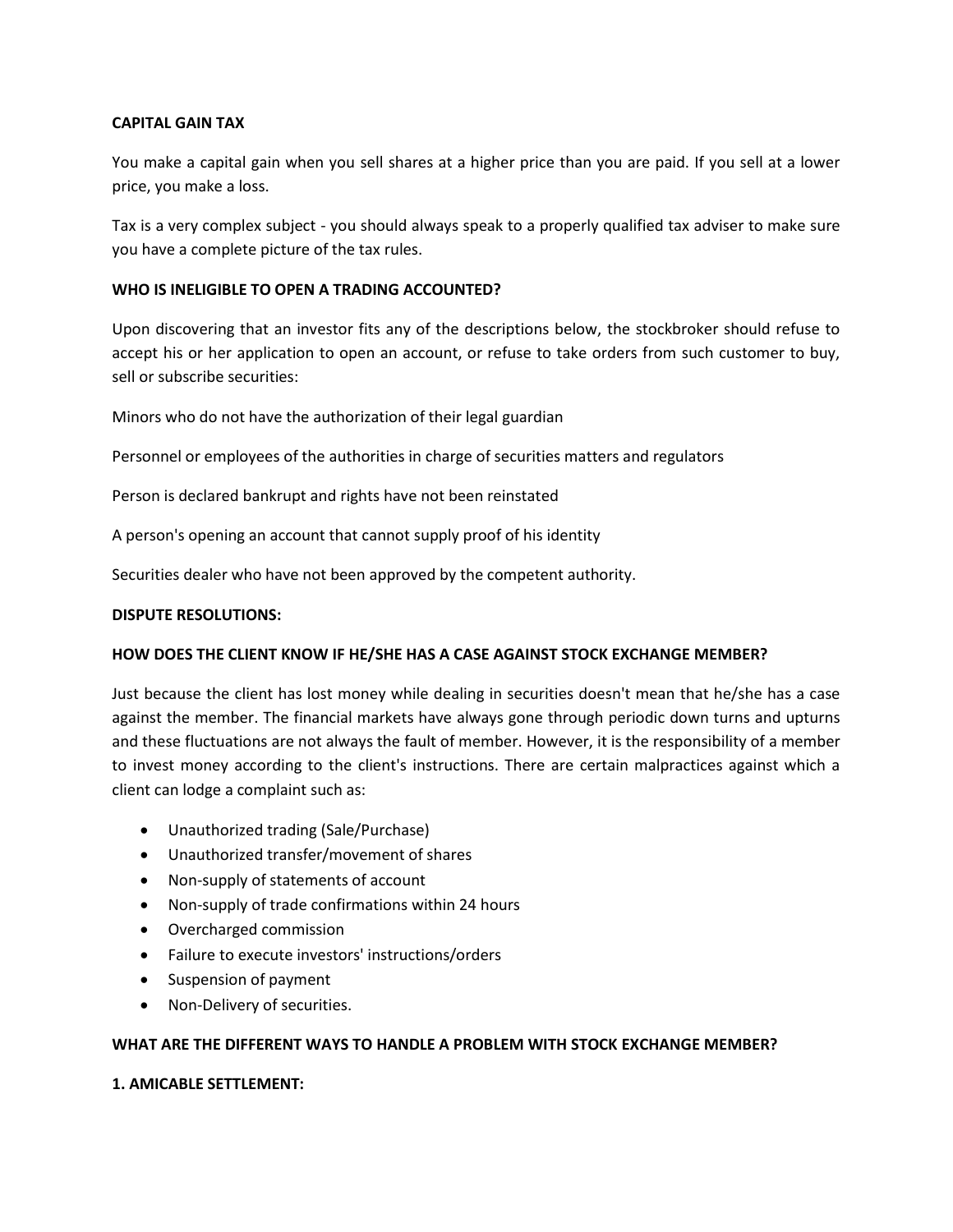Although the client has the recourse to approach the relevant stock exchange, SECP or the Courts for lodging complaint, it is strongly advised that the complaint/problem should first be taken up directly with the member. This will not only save the time consumed in correspondence and procedures but will also preserve the trust and confidence.

#### **2. ARBITRATION COMMITTEES OF STOCK EXCHANGES:**

The client also has the alternative of taking up his/her complaint with the management of the concerned stock exchange. All the stock exchanges have their own Arbitration Committees that look into the grievances/disputes between the Investor and the Members.

#### **3. SECP:**

The client can also lodge his/her complaint with the Vigilance Cell which has been setup at SECP to ensure that grievances/complaints of the general public are heard and redressed, in a quick and efficient manner. All the complaints received by the Vigilance Cell against Stock Exchange members are forwarded to the Investor Complaint Wing ("ICW") of the Securities Market Division ("SMD") for further processing. However, SECP is not empowered to force the member for compensation/damages.

#### **4. CIVIL COURTS:**

The client can also file his/her complaint with the Civil Courts.

#### WHAT ARE DIFFERENT FORUMS AVAILABLE FOR PURSUING A CLAIM AGAINST STOCK EXCHANGE?

There are three forums available for pursuing claims against Stock Exchange members:

#### **1. ARBITRATION COMMITTEES OF STOCK EXCHANGES:**

The Stock Exchanges are Self-Regulatory Organizations (SROs) empowered to take cognizance of complaints against the members under the approved Rules and Regulations. All the Stock Exchanges have their own Arbitration Committees that look into the grievances/disputes between investor and members. Arbitration Committees after perusing the documents and providing the parties an opportunity of being heard pass an Arbitration Award in accordance with the relevant Rules and Regulations of the Exchange.

#### **2. SECP:**

The SECP has established a Vigilance Cell which is responsible for ensuring that grievances/complaints of the general public are heard and redressed, in a quick and efficient manner. The client can file his/her complaint with the Vigilance Cell against Stock Exchange members on the prescribed Complaint Registration Form ("CRF") which is available, free of cost in the offices of Stock Exchanges and the Commission including the Company Registration offices ("CROs"). CRF may be downloaded from the